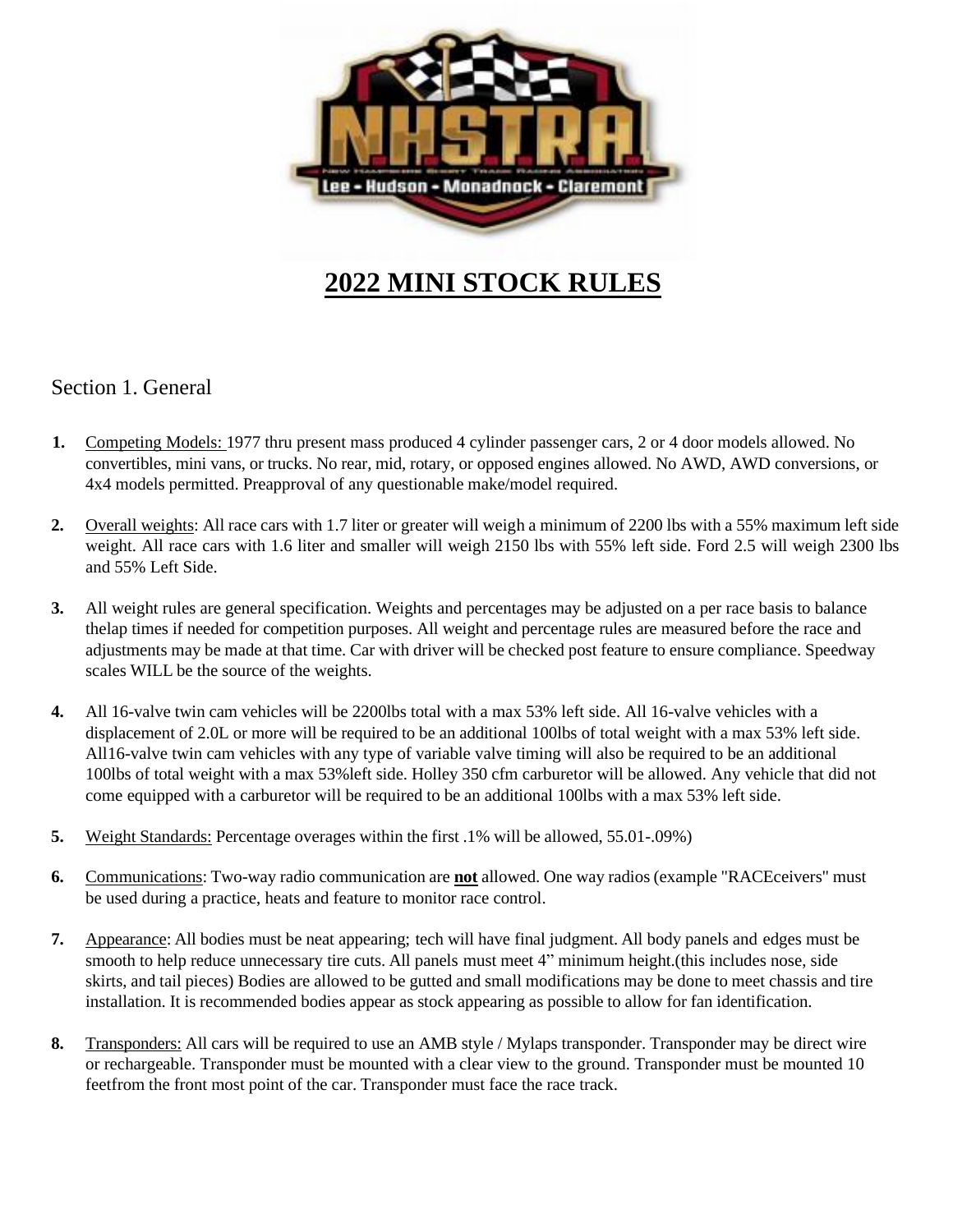# Section 2. Bodies

- 1. Inner panels: Stock firewall and floor-pan must be intact. Floor-pan may be fabricated but it MUST cover entire floor area between the front and rear firewalls. Floorboards not required to match side to side. Firewalls MUST remain in stock locations. Bodies from any manufacturer can be used. Bodies may be fabricated.
- 2. Bodies: Roof and pillar MUST be steel. Mustang may use factory replacement fiberglass roof. Doors, fenders, quarters, and trunk-lid may be steel, aluminum or formed and MUST be stock in appearance and size. Hoods must be stock, aftermarket steel, or fiberglass, NO ALUMINUM hoods will be permitted even if OEM. Tail section of car must be closed and no cut-outs or openings are permitted. Aftermarket noses and tails pieces are allowed. Any car using a Fiberglass roof will be required to have a steel (22GA minimum) roof plate. All Bodies required to be 4 inches from the ground.  $\frac{1}{4}$  allowance will be given. Installation with dzus or  $\frac{1}{4}$  turn fasteners.
- 3. Roof Rails: 2 Roof rails are permitted lengthways of the car. Rails can be no longer then the steel roof panel. Rails must be no higher than 1½" above the surface of the roof. Rails may be made from steel, aluminum, lexan, or plastic and must be securely fastened to the vehicle.
- 4. Aftermarket Bodies: ARBodies Muscle Car bodies allowed; must match chassis manufacturer. Body must be used in full no mixing and matching of other panels/pieces
- 5. Spoilers: maximum 58" X 5". MUST be placed aft of trunk lid or aft of rear window base. May be constructed of lexan, steel, or aluminum. Stock spoilers allowed. Metal spoilers must be made from three separate pieces with none of the three exceeding 20 inches in length. Spoilers WILL NOT extend beyond width of the decklid.
- 6. Windows: Lexan windows may be used. Quarter, and rear windows allowed but not required. Door windows are notpermitted. Undamaged stock front windshields may be allowed with prior request and approval. Glass windshield is permitted as long as it is factory safety style glass.
- 7. Rub rails: Exterior rub rails are allowed only between the front and rear tire and MUST stay in contact with the body their entire length. Steel rails MUST be secured to the cage in two places. Plastic rails may be riveted to body with a minimum rivet spacing of twelve inches.

## Section 3. Chassis

- 1. Tubing: Stock chassis may be tubed in front of strut towers, but must remain unaltered from strut or shock location to rocker panel. Chassis may be fabricated with tube beyond rear strut or shock towers. Tubing can be used to connectfront and rear sub frames must be identical side to side. Piping is allowed to pass through either firewall. Caster/Camber plates are permitted and the top of the strut tower may be slotted for adjustment.
- 2. Roll Cage: Main cage must be constructed using a minimum pipe size of 1.5" X .095. Frame tubing must be minimum 2"x2"x.125. Main cage is defined as "any area between the factory firewalls". Drivers door bars must be plated (18 gauge minimum) or covered (.250 minimum) to reduce the risk of driver injury.
- 3. Strut Towers: Strut and shock towers must remain in factory locations, no movement of any factory placed suspension or chassis mounting points is permitted. No modification of stock sub frames allowed, i.e. cannot be cut open, tubed inside and resealed. Engine cross member must be stock OEM and unaltered.
- 4. Fuel Cell: Fuel Cell must be enclosed in a steel container. Fuel cell must have a rear crash bar in case of accident. Fuel cell must have fire wall mounted in between the cell and driver.
- 5. Lead: Lead weight may be added to achieve percentages and overall weight required by the NHSTRA. All lead must be painted a solid color and have the car number painted or decaled onto the lead. Any cars losing a piece of lead during a race will face immediate disqualification.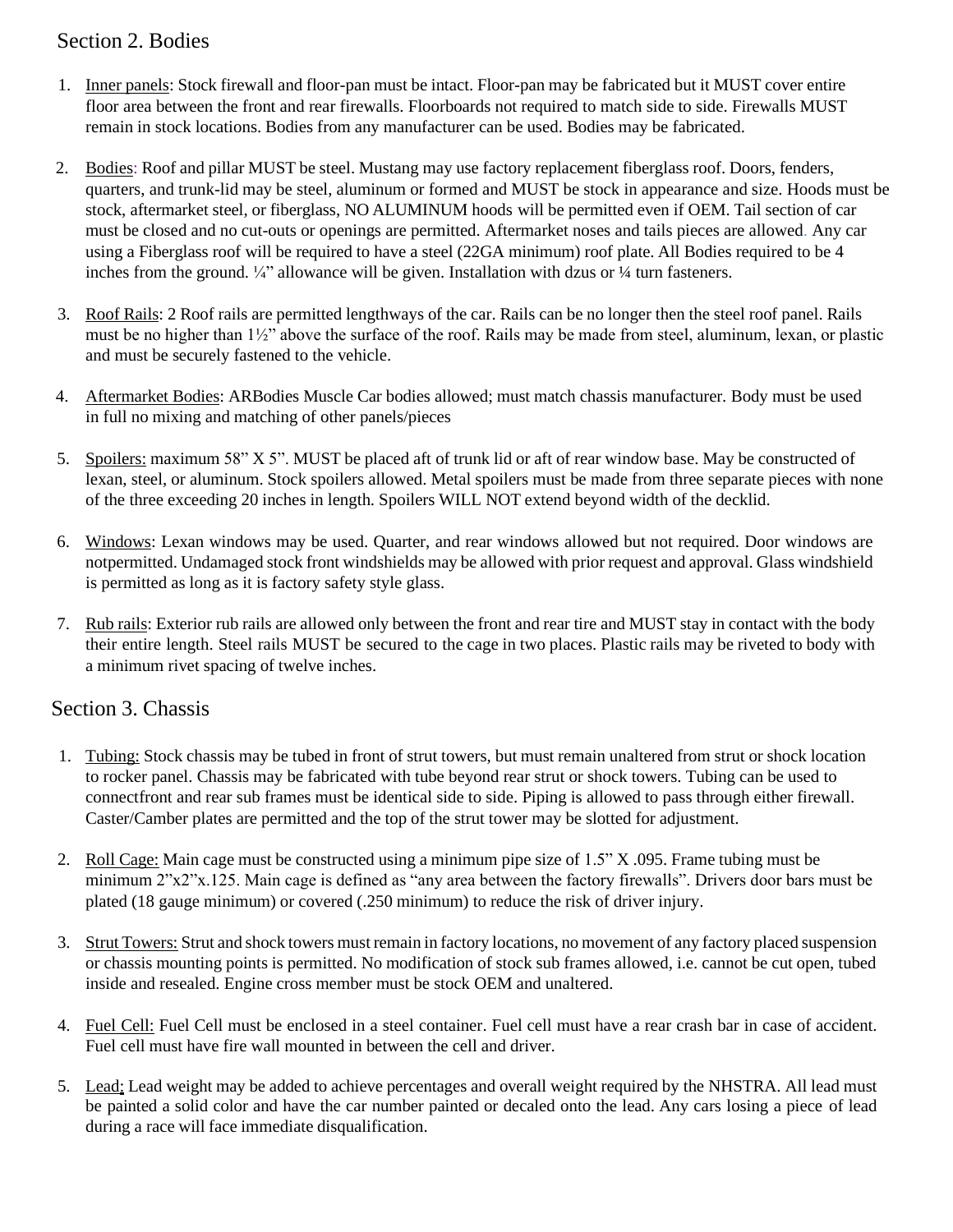## Section 4. Suspension

- 1. Shocks: OEM or stock replacement shocks and struts only, Bilsteins Allowed. No racing, or adjustable shocks/struts allowed. No performance or threaded body shocks/struts allowed. **Non-damping adjustable Coilover Kits are allowed, no damping adjustment provisions are permitted on any make or model.** Maximum 1 shock/strut per wheel, 4 total percar. Coil-over sleeve kits allowed. Sleeve kit must attach to unaltered DOT/OEM replacement shock. Weight jacks and adjustable spring cups are legal. Adjustable strut plates are allowed.
- 2. Ride Height: All cars must meet a 5 inch suspension ride height. Ride height will be measured at factory floorboard next to unibody. If floorboards are not in stock location the lowest point of the frame rail will be 4 inches.
- 3. Springs: Racing springs allowed. Any Diameter, any height is permitted.
- 4. Tread Width: Maximum tread width 72 inches measured from bead to bead. Bead is defined as outside lip of the wheel used.
- 5. Sway Bars: Any size sway bars can be used, front or rear. Sway bar does not need to be factory for make and model
- 6. Bolt-Ons: All suspension parts (a-frames, spindles, hubs, etc) must be unaltered OEM. Mustang may use QA1 K Member,
- 7. Brakes: Four wheel brakes must be in working order. Brakes must be OEM or OEM replacement type. No exotic, aftermarket or racing brakes allowed. Cars can be converted to rear disk brakes using factory materials, factory materials can be used from ANY make and model. Aftermarket brake pedal assemblies with bias control are permitted.
- 8. Control Arms: Rear control arms may be fabricated from heim joints and radius rods. RWD may have a ¼" adjustment plus or minus stock length.

## Section 5. Wheels and Tires

- 1. Wheels: 7 or 8 inch wide **STEEL** wheels with any production offset may be used. 13 and 14 inch **STEEL** wheels only. No mixing of rim diameter or width on car. Spacers may be used. NO homemade or altered wheels will be allowed. Racing wheels are required. 1 inch lug nuts are highly recommended on all four wheels.
- 2. Tires: Hoosier 800 23" and 800 23.5". Tire softener and/or conditioner is **not** permitted.

#### Section 6. Engine

- 1. **Engine Identification: All cars MUST have their engine size and minimum weight post via vinyl decal or paint on either the hood or windshield of the vehicle.**
- 2. VVT: All cars a variable valve timing system will be required to use make specific engines. Cylinder head and block must match. No mixing of VVT engines, heads or blocks.
- 3. Block: Block must be stock for make. 2540cc maximum displacement. (Actual displacement, not advertised engine size will determine the minimum car weight) Maximum overbore .060. Compression ratio may not exceed 12:1. No stroking/ de-stroking of engine.
- 4. Heads: Milling of head is allowed. No porting or polishing of any kind. The cylinder head must be stock for make. The combustion chamber must not be modified at all. Ford 2.3 will be allowed to use Race Engineering Cast Iron replacement head.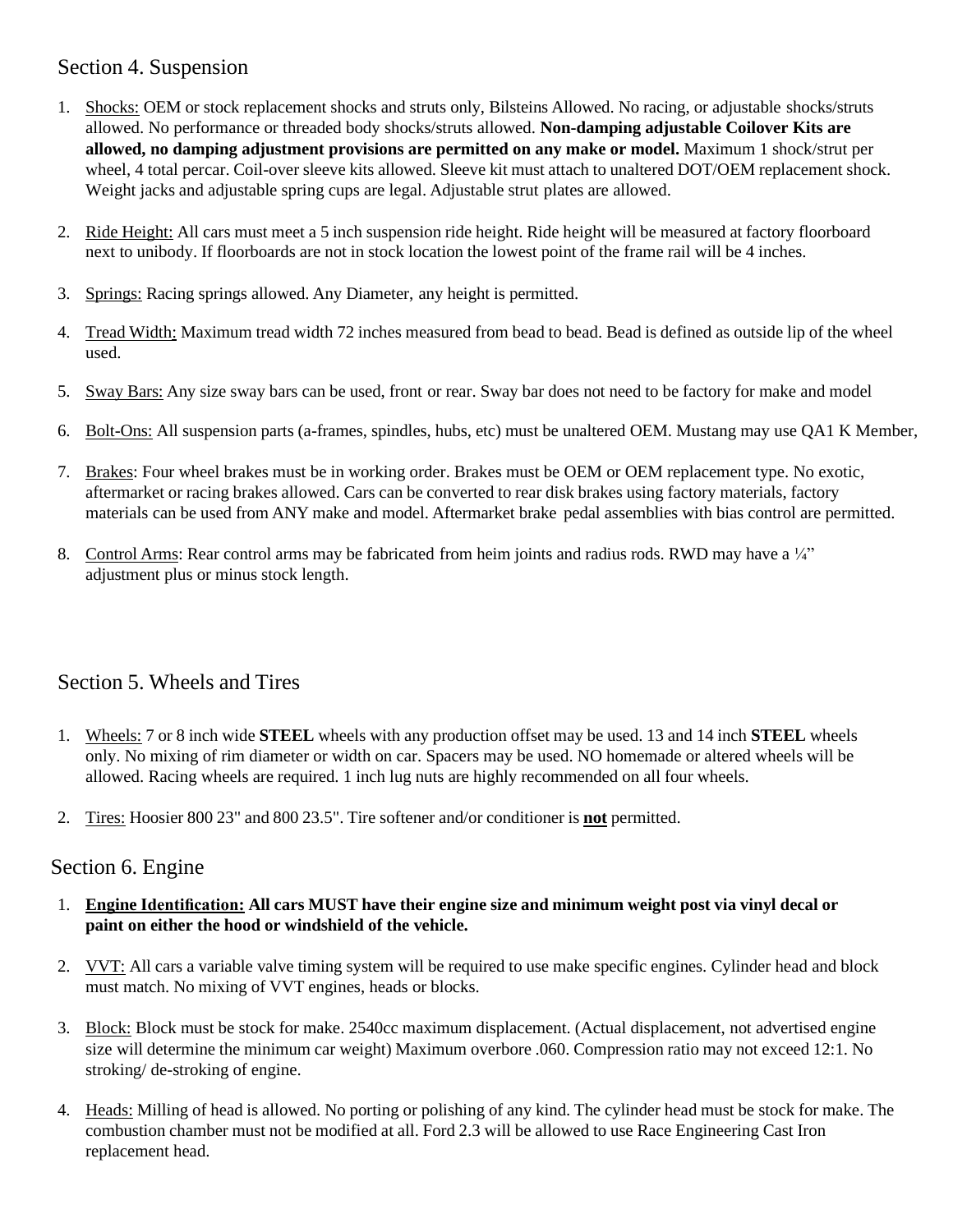- 5. Valves: Oversized replacement valves are allowed, must be used in conjunction with factory sized valve seats. Stainless Steel OE replacements are allowed. Valves may use narrow stem. Ford 2.3 will be allowed to use 1.89/1.59 valve combination.
- 6. Crankshafts: Crankshaft MUST be OEM stock, no knife edging or weight removal allowed. No aftermarket cranks. Crankshafts may be balanced. Aftermarket pullies are allowed.
- 7. Camshafts: Camshafts 16v max lift .470, 8v max lift .550 at the valve, flat tappet or FACTORY roller style valve train. Valve train must match make, model, and year of engine declared. Lift is measured at the outermost portion of valve retainer. VTEC will require camshaft removal for lift inspection. ALL LOBES will be checked on VTEC equipped cars.
- 8. Pistons and Rods: Must be stock appearing. No light weight piston or rods allowed.
- 9. Carburetor: Holley 7448 350cfm MAX any brand may be used. Choke plate MUST be removed to allow inspection. 1" spacer or adapter between intake and carb allowed. Carbs are subject to outside flowbench testing for flow capabilities. Carbs found illegal will be confiscated.
- 10. Fuel Injection: Fuel Injection is allowed. Any size fuel injectors may be used. Any size throttle body may be used for fuel injection.
- 11. Air Filter: Air filter may stick above hood but will need to be covered so the filter is not exposed to open air. EFI cars must leave air filter in engine bay, filter must not extend ahead of radiator. Air filter spacer in between carb and filter is allowed up to 1"
- 12. Intake manifold: No porting or polishing of any kind. MUST use a stock intake manifold for make and engine used. Gasket matching is legal but you MUST use Fel-Pro Gasket for Engine Declared, maximum gasket match with be  $\frac{1}{2}$  inch  $(0.5)$ .
- 13. Cooling system: Any radiator may be used and MUST be mounted forward of engine. **No anti-freeze.**
- 14. Exhaust: Headers will be allowed; Ford will not be allowed to use Thunder Valley or any 1 ¾" primary tube header. 2.5"maximum exhaust pipe diameter after muffler. All cars will be required to run a muffler. Cars that are deemed to loud for competition will be asked to conform to track requests at any time. Failure to meet such request will disqualify any finishes made in that event.

## Section 7. Transmissions

- 1. Transmissions: Transmission must be a stock unit for make and model; gear ratios may be swapped from other factory units. Must have 4 forward gears in working condition. 5th gear lockouts may be used but will need to be removed for transmission inspections. Cars with swapped engines may use transmission that matches the engine, if it differs from the model.
- 2. Driveshaft: Driveshaft must be steel and painted white. Shaft MUST have 1 driveshaft loop within 18 inches of the forward u-joint.
- 3. Clutch: Clutch must be functional, single disc, or puck style clutch with a stock finger type pressure
- 4. Flywheel: (Option 1) Must be steel and weigh a minimum of 10 lbs. measured with NHSTRA tools. Must retain stock diameter. Weight will include mounting bolts. (Option 2) Flywheel May be ANY MATERIAL 8 LBS minimum weight, MUST BE SFI CERTIFIED. Dodge Neon: Factory riveted clutch/flywheel assembly. Must weigh minimum of 22 lbs including flexplate and mounting bolts.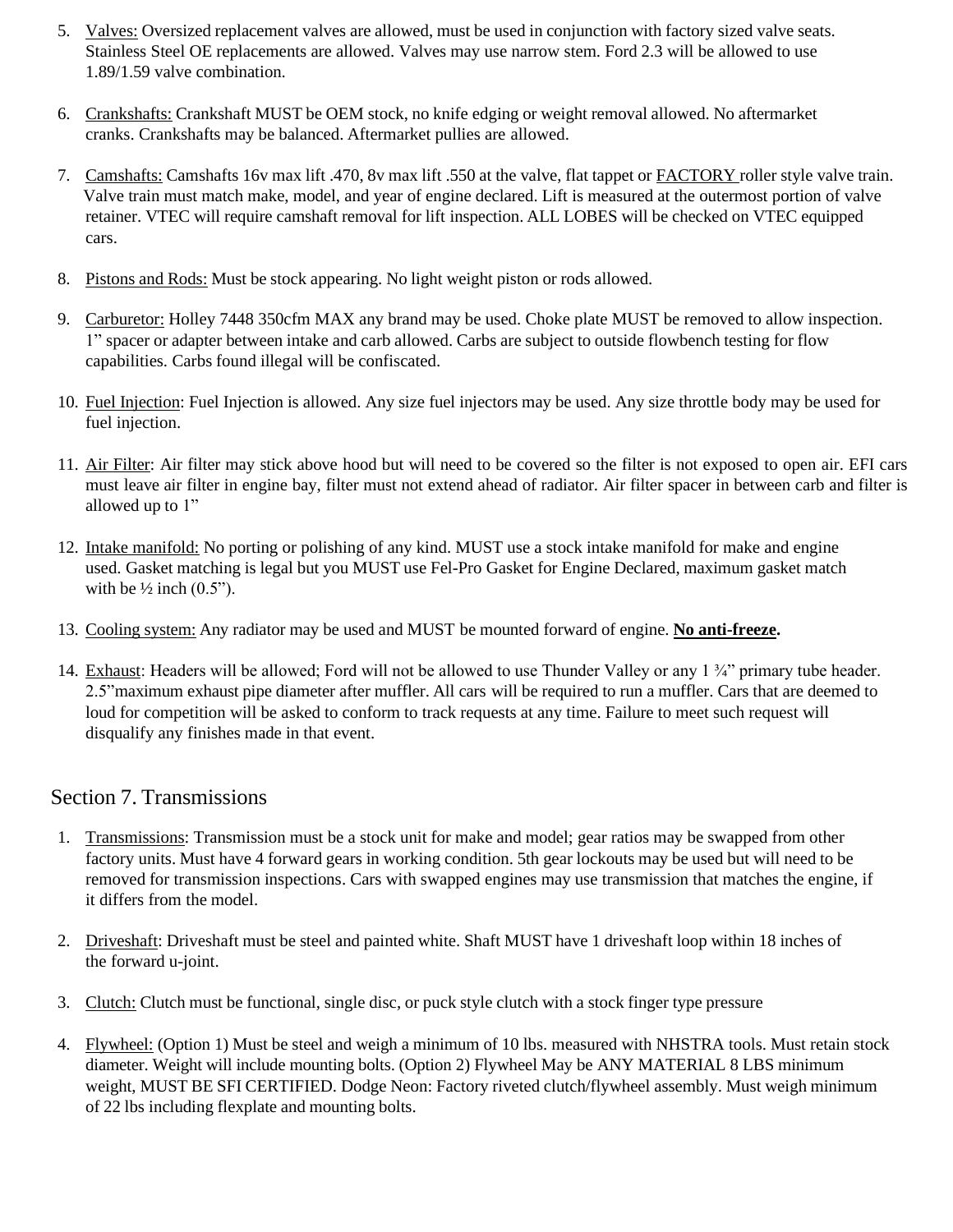- 5. Flywheel (B): No flywheel rules will be enforced with the acceptance of a 100 lb penalty. Cars must declare the Flywheel (B) rule before their first event of the season. Cars that have bypassed the flywheel rule and accepted the 100 lb penalty will be indentified with the letter 'F' on the windshield.
- 6. Starter Engagement: Starter must engage the flywheel, small diameter clutches utilizing a flexplate are NOT allowed.

#### Section 8. Rear End

- 1. Rear Ends: Rear end needs to be factory for make and model used. No quick change or 9" units allowed.
- 2. Assemblies: No aluminum components allowed, including brake drums.
- 3. Control Arms: Control arms may be reinforced, off-set bushing allowed. Fabricated heim joint arms allowed,  $\frac{1}{4}$ " adjustment plus or minus allowed.
- 4. Camber: No camber changes allowed to rear wheel drive solid (non-independent) rear ends.

### Section 9. Electrical

- 1. Ignition: Stock ignition systems only, no magneto or MSD systems allowed. High output coils allowed if stock appearing. Aftermarket distributor may be used. Must be run from factory electronics. NO MSD ALLOWED.
- 2. Starter: Any starter in working condition. Alternators are optional but recommended.
- 3. EFI: Fuel Injection computer must be stock OEM style computer, factory computer upgrades allowed. Chips and Flashers allowed to re-tune settings. Must use the actual factory computer unit. \*\* NO STAND ALONE\*\*
- 4. Firewalls: All wires and/or fuel lines that cross through any firewall will be required to maintain a rubber grommet to prevent arcing.

## Section 10. Safety

- 1. Racing Seat: Full Containment racing seat must be used.
- 2. Restraint Systems: NHSTRA recommends the use of a head and neck restraint system. Zamp, Hutchins, HANS, Leatt, Neksgen, etc are all eligible models.
- 3. Fire suits: Full 1 or 2 piece single layer minimum driving suit is required. Racing gloves and shoes are required.
- 4. Helmets: All drivers will be required to present a motorsports accepted racing helmet every season and after every wall impact. Any helmets deemed to be unsafe will need to exchanged before the driver is allowed to take the track. Helmets must be SA rated with a 2011 date code or newer.
- 5. Steering Shaft: Aftermarket steering shaft recommended. Must have quick release steering wheel. Steering wheel can be made out of steel or aluminum.
- 6. Harness: Five Point racing harness required, date must be within 3 years. Harness installation will be inspected. Drivers will not be able to race if the harnesses are installed against manufacturer suggestions.
- 7. Window Net: Window net required may be ribbon or mesh. Latch must be visibly marked with an arrow in case of emergency. Latch can be spring, buckle, or latch type. Window net must be dated within 3 years of the current race season.